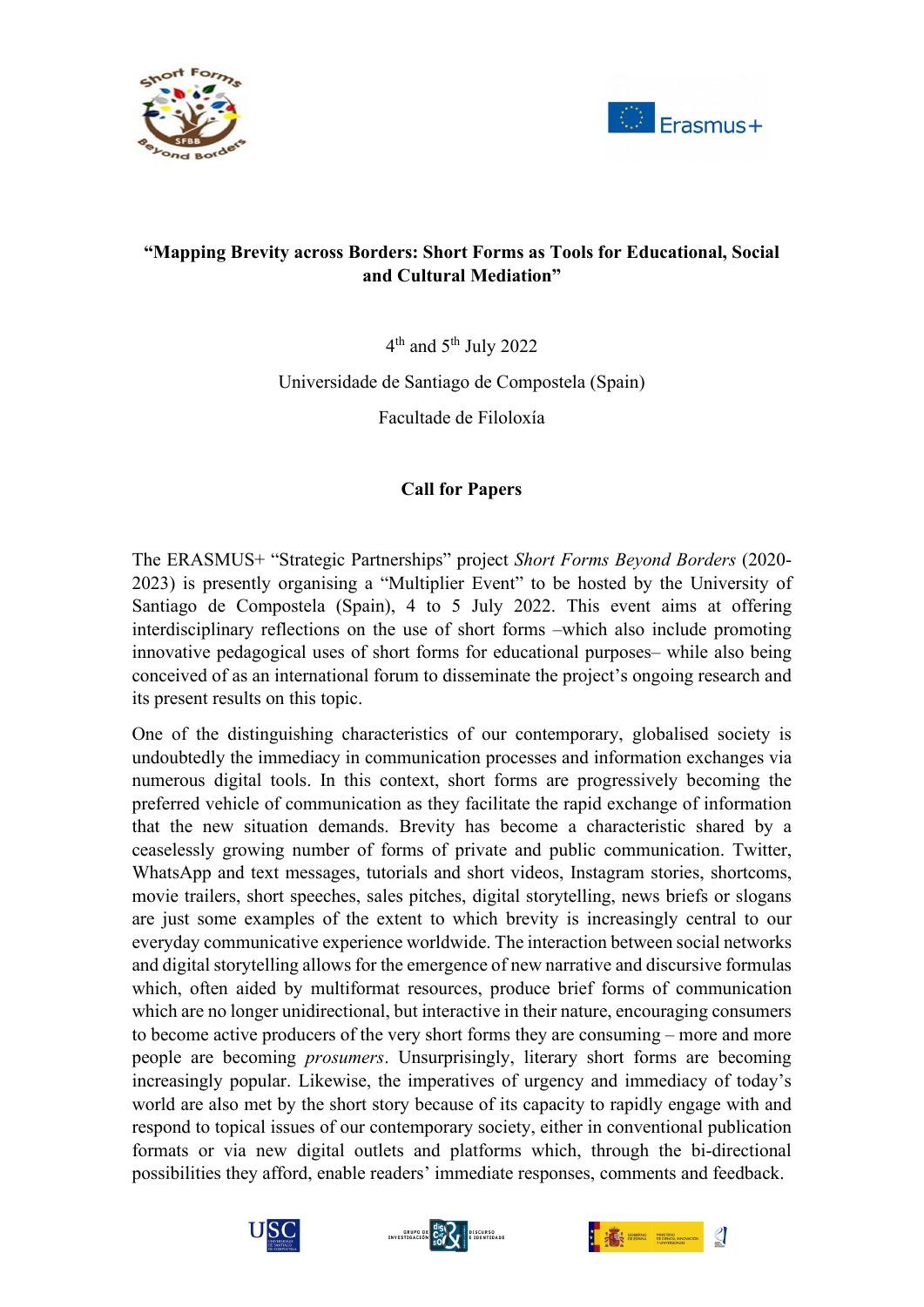



Despite obvious differences in the articulation and circulation of contemporary short forms, brevity and condensation are two of their defining features, which determine their production and consumption both in terms of form and content. Because of their inherent brevity and their experimental thrust, short forms emerge as borderline ways of expression in their resistance to comply with identifiable and traditional categories, making them hospitable to critical reflection and social contestation. In fact, this indeterminacy along with the interstitial nature of short forms and their capacity to render physical, cultural and ideological crossroads make of them useful tools of mediation which are particularly appealing in an age of global mobility, digital networking and interethnic transnationality. In this sense, short forms may become a means to develop and affirm social connections and cohesion, and to encourage the expression of both individual and transnational cultural identities. In addition, given the potential of short forms for cultural, educational, and social mediation, as well as their ability to cater to a wide range of audiences, short forms may also encourage the emergence of new teaching approaches as well as innovative pedagogical tools and programmes.

Departing from such premises, this conference aims at fostering a critical space of reflection and discussion on the relevance of short forms and their potential to encapsulate contemporary experience, as well as to consider the possibilities which short forms may entail as a tool of cultural mediation in both social and pedagogical contexts. We thus invite scholars, creatives, and educators to propose individual papers, theme panels or workshops that theorise short forms, address their potential as teaching tools, or examine their role in shaping new literary and cultural borderscapes. We invite submissions including, but not limited to, topics that address any of the following:

- Theoretical approaches to the notion of 'short form' (length, genres, formats, contexts of dissemination)
- The history of short forms: changes in production, distribution, and circulation (from print to digital formats)
- Intersections, interactions and intermedial connections amongst different short forms (written texts, audio-visual material, social media content, short forms and storytelling)
- The use of short forms in teaching and learning environments
- The performative and pedagogical component of short forms
- The relationship between form and content, including discussions on short forms, marginal genres, border experiences and transnationality
- Brevity in fiction and non-fiction and how this conditions storytelling, its values and our perceptions of it
- Brevity across media and across disciplines
- Intergenerational perceptions of brevity